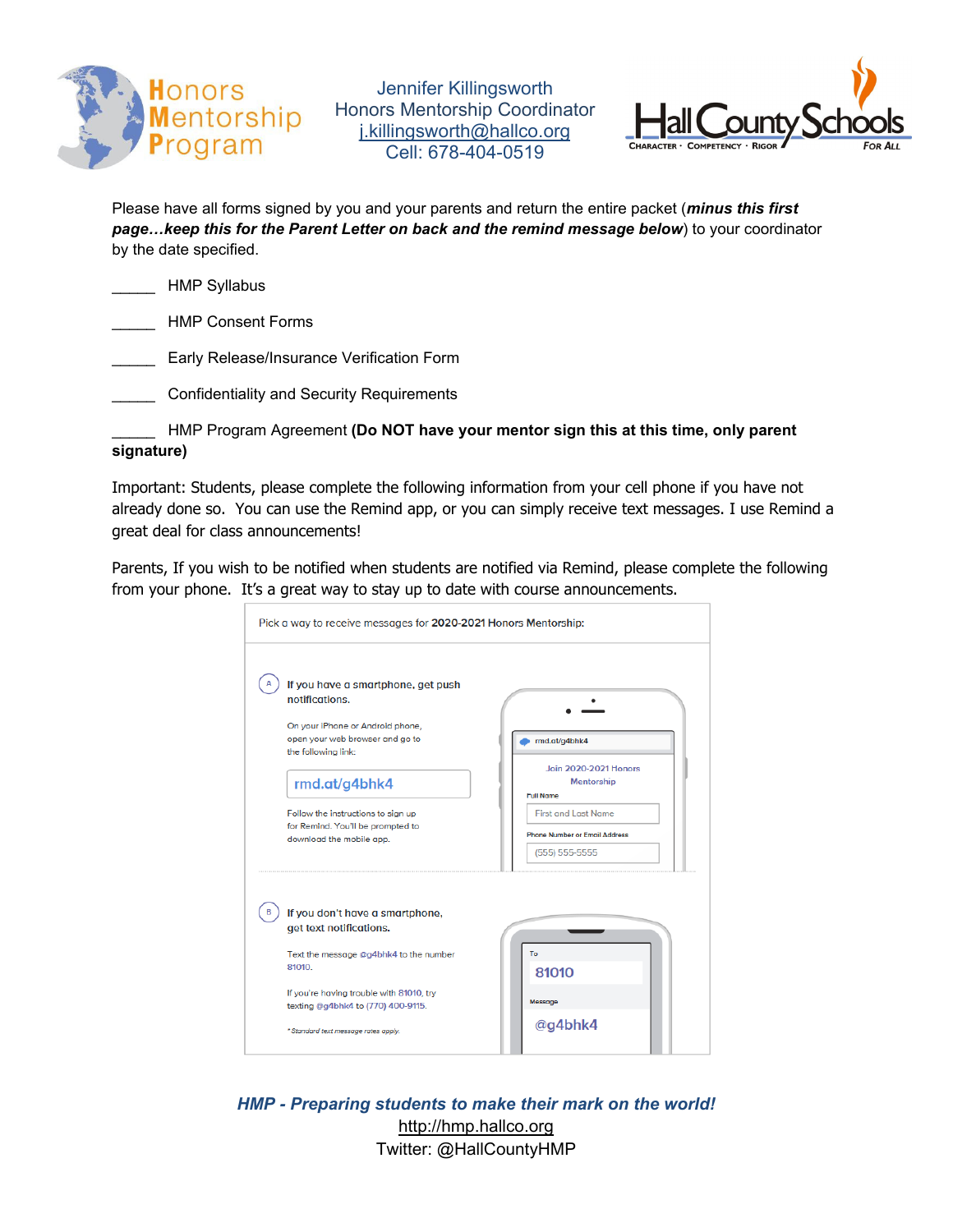

Jennifer Killingsworth Honors Mentorship Coordinator [j.killingsworth@hallco.org](mailto:j.killingsworth@hallco.org) Cell: 678-404-0519



Dear Parents,

Congratulations on your student being chosen to participate in the Honors Mentorship Program (HMP). Honors Mentorship is an academic elective designed to remove the learning ceiling for high-ability students who are intensely interested in a particular area of study and who have demonstrated the maturity to pursue in-depth learning in a professional setting.

The HMP is designed to give your student those experiences – the opportunity to determine his or her own learning goals, to develop his or her creativity, to persist in the face of frustration, and to work with adults who value your student's intelligence and interests! HMP students have a schedule that is flexible, but will also provide him or her with a greater degree of freedom than he or she may have had in other courses. Please communicate often with your student and make it a point to know where he or she is expected to be each day! Students should not be on his or her high school campus during the periods in which HMP is scheduled without express permission from the HMP Coordinator. On days when the student is not working with his or her mentor, he or she will be expected to work on the course curriculum at a location that is not on his or her high school campus.

Each selected participant is matched with a professional who serves as his or her mentor by providing a real-life career experience along with the latest information and technology in the field. Students have opportunities to conduct research and create a product that exemplifies the unique experiences they have had in their chosen fields of study. There is also a classroom component to the course that includes rigorous research and communication standards. Students earn a numeric grade and a Level 2 (Honors) credit. *Each of the forms contained in this packet and the weekly assignment instructions your student will complete can be found on Canvas.* 

The HMP is a wonderful opportunity for your student. The real world application the students receive by participating in HMP is priceless. I will be glad to answer any questions you or your student might have regarding the program. Please contact me at [J.Killingsworth@hallco.org](mailto:J.Killingsworth@hallco.org) or 678-404-0519 if you have any additional questions. Thank you for all that you do for your student and I look forward to an exceptional and rewarding year!

Sincerely,

Jumflertule gwoll

Jennifer Killingsworth Honors Mentorship Coordinator

*HMP - Preparing students to make their mark on the world!* [http://hmp.hallco.org](http://hmp.hallco.org/) Twitter: @HallCountyHMP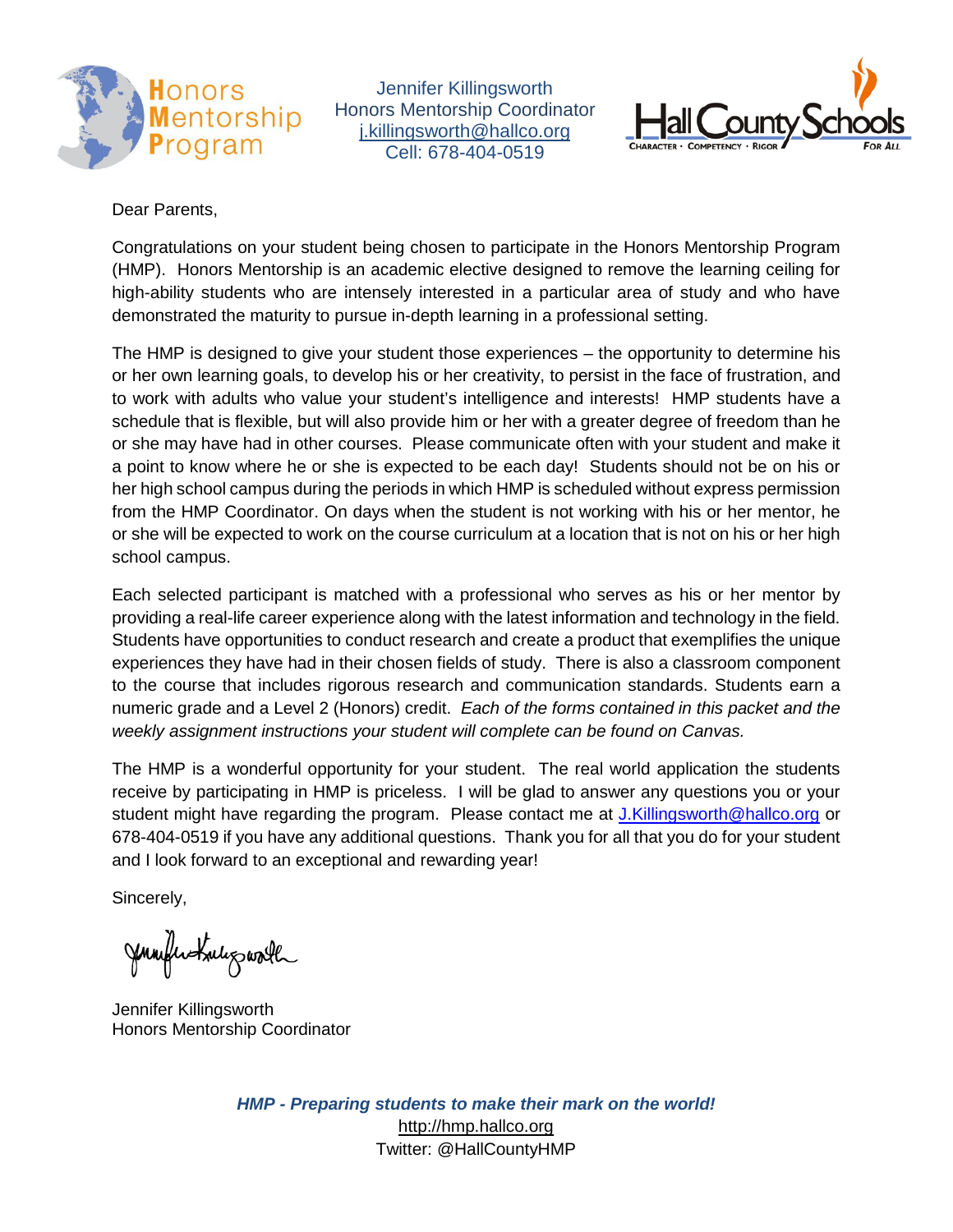



#### **Hall County Honors Mentorship (L2) Syllabus Course Description**

Welcome to the Hall County Honors Mentorship Program! Honors Mentorship is one of Hall County School System's excellent career‐oriented high school courses. It is an unique and rigorous academic elective designed to remove the learning ceiling for high‐ability students who are intensely interested in a particular area of study and who have demonstrated the maturity to pursue in‐depth learning in a professional setting. In addition to the mentorship, Students will complete weekly course-work, delivered primarily online and also participate in team-building activities, to research the chosen career, and to present a culminating project to the community.

#### **Course Outline**

First month: Set up your online learning experience account. Contact your teacher with any questions or concerns. Attend scheduled meetings when asked. Complete online learning activities.

September‐April: After mentorship is approved, mentor 4 hours per week *per period* with your mentor in your mentorship experience. In addition, complete weekly assignments and additional assignments for students taking HMP multiple periods, as requested.

April and May: Present projects to HMP students/mentors/community and prepare for community Presentation Night.

#### **Objectives**

Further develop independence, responsibility, leadership, and character.

Enhance oral and written communication skills necessary to successful functioning in the professional world and in a global society.

Improve research, problem‐solving, and technological skills.

#### **Materials**

Access to computer and internet to complete weekly assignments.

Reliable transportation for mentorship opportunities.

#### **Activities**

Online classroom components

Working with technology for research, presentations, and in the career field

Student resumes

Class discussions / assignments / readings

Global society perspectives

**Evaluation** 

#### *Yearly Average: 80% of your Final Average*

Assignments and Activities: 35%

Mentor Evaluations and Hours Completion Summaries: 35% *(All students must meet the required number of hours per course to pass the course. A zero will be given if all hours are not completed)* Student Culminating Projects: 30%

*The Exam will count 20% of your Final Average*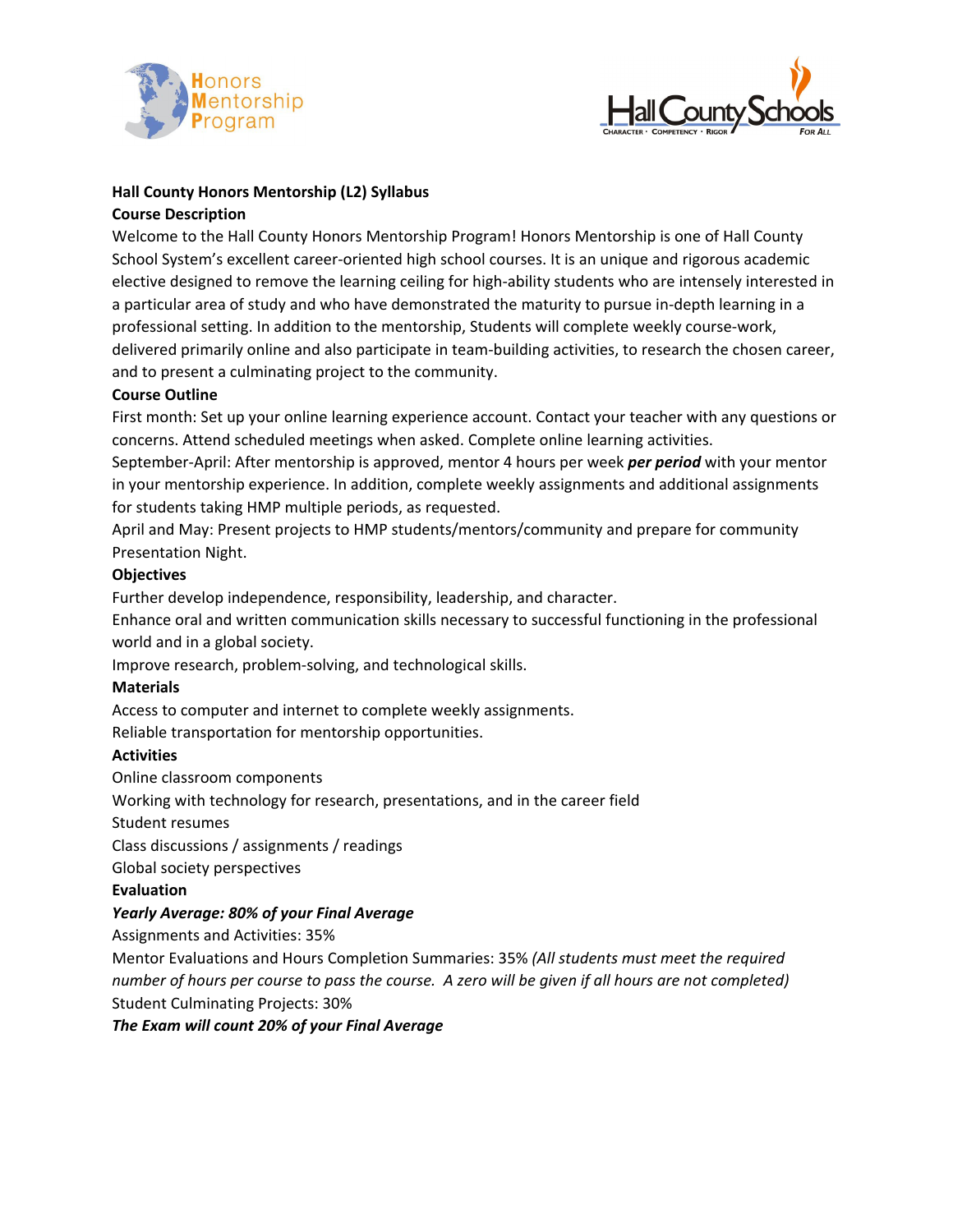



#### **Rules**

School rules are in effect at mentorship site. Always remember, you are representing yourself, your school and the program at all times.

Comply with all business rules at mentorship site.

*IF* there is a change in the mentorship placement, you are not to leave your initial mentorship placement without first submitting a mentorship change request form and a new placement has been secured. Every week you are between mentorship placements you will receive a zero for the weekly hour reports. No changes will be made without FIRST notifying your teacher of the requested change. You will not leave your current mentorship without a new mentorship secured.

#### **VIII. Student Expectations**

The Honor Mentorship Student responsibility and reliability are essential for a successful experience in this program. The student must demonstrate the ability to study and work independently throughout this course. Students are expected to arrive on time and properly attired to class and to the mentorship site as scheduled. If you must be absent or tardy, please email or call your teacher and your community mentor. Attendance will be taken at classes, scheduled meetings, and your worksite. Students should schedule the mentorship to include an average of 4 hours per week per period at the mentorship site. All written work should be completed in an exemplary fashion with attention to grammar, spelling, capitalization and punctuation conventions. *Late work will be penalized 10 points/day –NO WORK WILL BE ACCEPTED AFTER ONE WEEK past the assignment's due dates.* This is an Honor's Elective Class and all work should reflect quality and depth.

Students should demonstrate an enthusiasm to learn about their career field and to participate in any learning opportunities at the mentorship site.

Students should seize every opportunity to implement technology, both in the classroom and in the career field.

The mentorship experience will include a perspective of how a student's career field fits in to our global society.

Students will be expected to complete a log of their hours spent at their mentorship. This log is very important and will be considered in the final grade.

Students should begin brainstorming ideas for their projects during the first several weeks of the mentorship experience. The project must be approved by both the mentor and Mrs. Killingsworth. Students will write a paragraph‐long abstract or summary of their projects. Projects will be due at the end of your experience.

A community presentation will occur to a panel of parents, community mentors and various school employees. Attendance is mandatory for this event.

ALL students will sign in/out with the designated person at their school.

If a student is terminated from their mentorship or can no longer attend due to a valid, excused reason, the following course of action will be taken: Student will receive a failing grade for the mentorship based on the work that has been submitted up to the point of termination and at the discretion of the HMP coordinator. The student will be placed in a Directed Studies for the remainder of the semester under the supervision of the HMP Coordinator and complete the required assignments, will be determine the final grade based on a combination of coursework and the mentorship grade at the point of termination.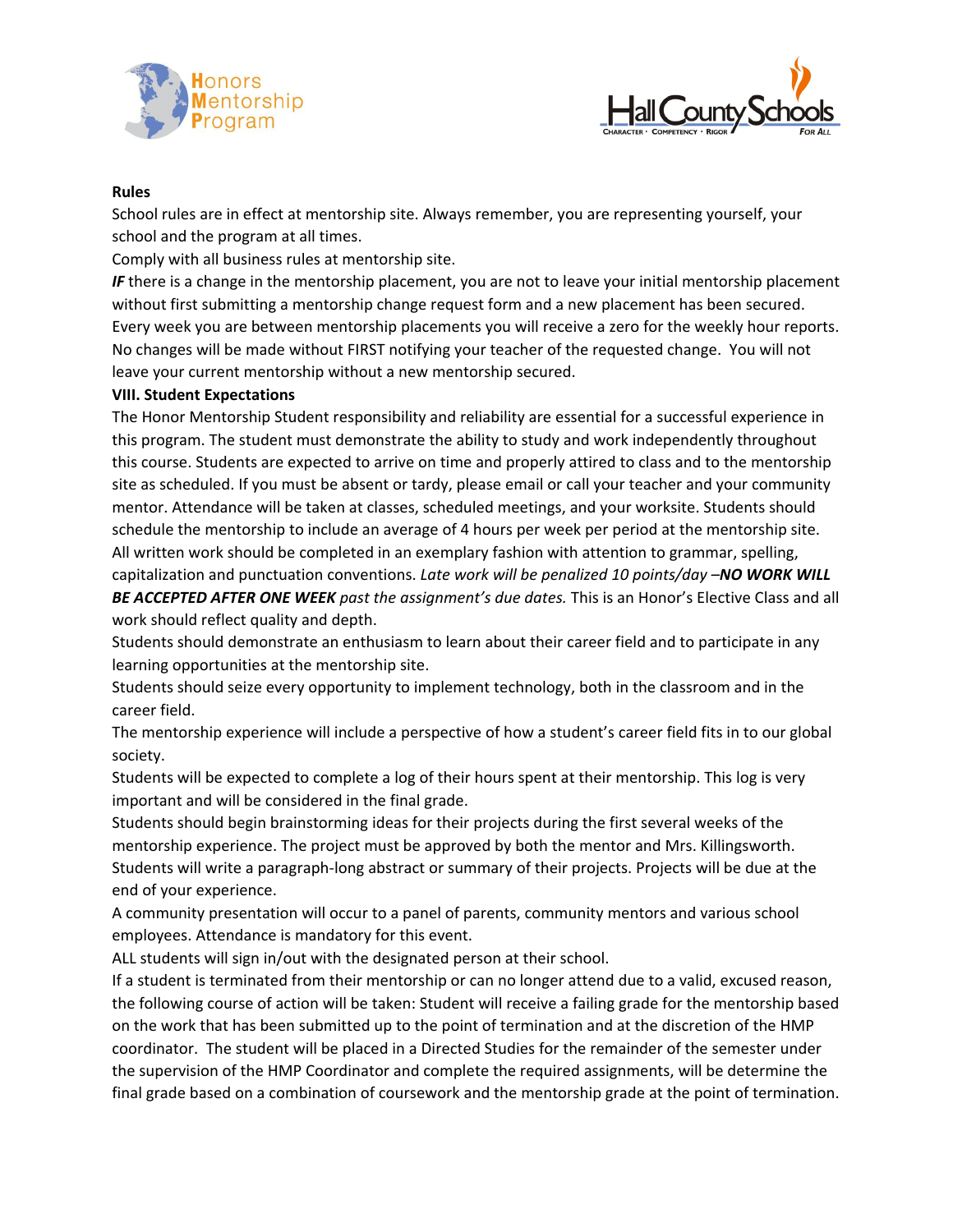



\*\*\*The teacher reserves the right to adjust any section of the course syllabus during the course duration in order to better meet the needs, abilities, and interests of the students.

Parents: please contact your child's teacher if you have any questions or concerns about your child. Jennifer Killingsworth - Email: j.killingsworth@hallco.org Phone: 678-404-0519

#### **Honors Mentorship Rules and Ethics**

You shall never be late, or too early, to your mentorship site. (5‐10 minutes early is perfect). You shall always dress appropriately and professionally.

You shall never fraternize with colleagues from the jobsite outside of work without expressed permission from Mrs. Killingsworth.

You shall call immediately if you are sick or if there is a family emergency and therefore cannot make it to your mentorship.

You shall not call in sick because you are behind in your classwork.

You shall address your colleagues and site supervisor as Mr. or Ms., Sir, or Ma'am unless told otherwise. You shall always turn in your mentorship assignments on time and sign out everyday at your school. You shall consistently strive to meet your requirements.

You shall always inform Mrs. Killingsworth and your parents of any changes in the arrangement at your mentorship placement.

*Remember you are not only representing the Honors Mentorship Program, but also Hall County Schools, your school and every student your age! The continuation of this program rests on the quality of your performance. Always be ethical and professional.*

| Student:         |                   | Date: |                |
|------------------|-------------------|-------|----------------|
| Parent/Guardian: |                   | Date: |                |
| HMP Teacher:     | Jumperstale garth |       | Date: 8.3.2020 |

*Seniors: In order to receive an honor cord for graduation, you must meet the following guidelines:* 

- *Have successfully completed HMP both your Junior and Senior year OR have completed 2 periods of HMP as a senior \*if you are only able to have HMP one period due to your schedule, see the teacher to discuss ways to qualify for the honor cord.*
- *Have an average of 90 or above in the course.*
- *A mentor recommendation that you have gone above and beyond in your mentorship.*
- *\$5 Course Dues (to help pay for the cord)*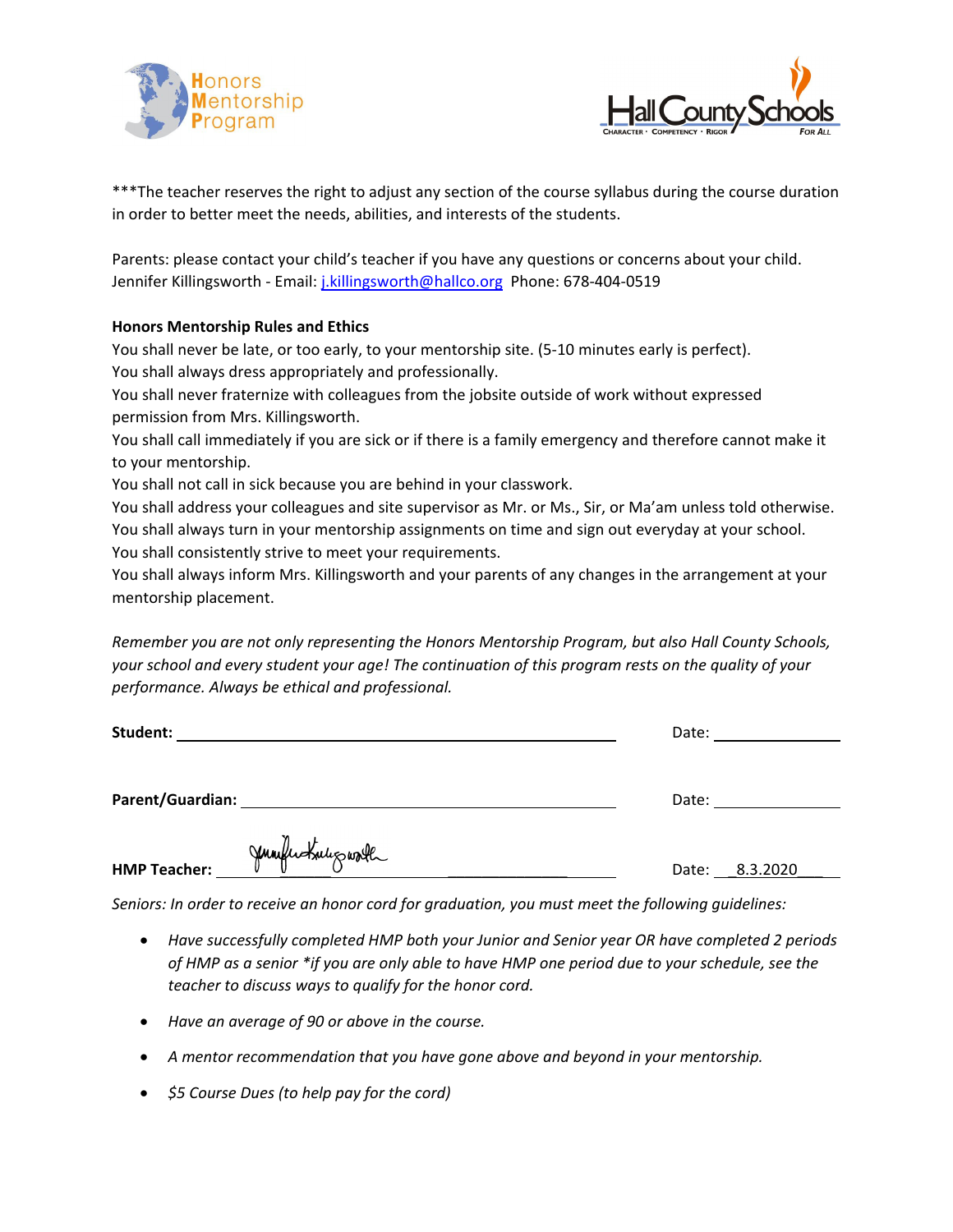

Dear Parent/Legal Guardian,

After reading, please respond by signing all appropriate spaces in each section.

#### *(PLEASE SIGN IN EACH SPACE PROVIDED. THIS IS GRANTING PERMISSION SPECIFICALLY FOR THE HONORS MENTORSHIP PROGRAM.)*

**Health Care Release**: In order to provide the best possible care for my student, I understand that special health care needs or chronic conditions will be shared with appropriate school personnel. In the event of a life-threatening situation or critical injury, I understand that the school has my permission to take appropriate emergency medical action, including calling 911 for transportation to a hospital. I also give permission to the hospital emergency room staff to treat my student unless I am present and request otherwise. I understand that the school will make every effort to notify me immediately. Also, I understand that I am financially responsible for medical care and transportation fees which may be incurred.

Parent/Legal Guardian Signature X\_\_\_\_\_\_\_\_\_\_\_\_\_\_\_\_\_\_\_\_\_\_\_\_\_\_\_\_\_\_\_\_\_\_\_\_\_\_ Date\_\_\_\_\_\_\_\_\_\_\_\_\_\_\_

**PHOTO/VIDEOTAPE RELEASE**: It is the practice of the Hall County School System to recognize student achievement and accomplishments. I give permission for my student to be photographed, interviewed, have the name published and/or videotaped for stories/articles promoting out school or the school system. These stories may appear in newspapers and/or on television. I consent for the release of the photographs/videotapes to the media in school-related coverage.

Parent/Legal Guardian Signature X\_\_\_\_\_\_\_\_\_\_\_\_\_\_\_\_\_\_\_\_\_\_\_\_\_\_\_\_\_\_\_\_\_\_\_\_\_\_ Date\_\_\_\_\_\_\_\_\_\_\_\_\_\_\_

**WEB PAGE**: It is the practice of the Hall County School System to recognize student achievement and accomplishments. I give permission for photographs and exemplary classroom projects to be posted on the school system's web page which can be accessed on the Internet at http://www.hallco.org. In posting a photograph or exemplary classroom projects of a student, the school system is careful not to associate a student's full name in such a way that it can be identified with the photograph of the student.

Parent/Legal Guardian Signature X<br>
and the state of the state of the state of the state of the state of the state of the state of the state of the state of the state of the state of the state of the state of the state of t

#### **INTERNET ACCESS AND USE – IMPORTANT NOTICE TO PARENTS/LEGAL GUARDIAN**

Due to the nature of the Internet, it is neither practical nor possible for the Hall County School System staff to enforce compliance with user rules at all times. Accordingly, parents/legal guardian and students must recognize that students will be required to make independent decisions and use good judgment in their use of the Internet.

Therefore, parents/legal guardian must participate in the decision whether to allow their student access to the Internet and must communicate their own expectations to their student regarding its use.

• I understand that internet access is designed for educational purposes and that the school will attempt to discourage access to objectionable material and communications that are intended to exploit, harass, or abuse students. However, I recognize it is impossible for the school system to restrict access to all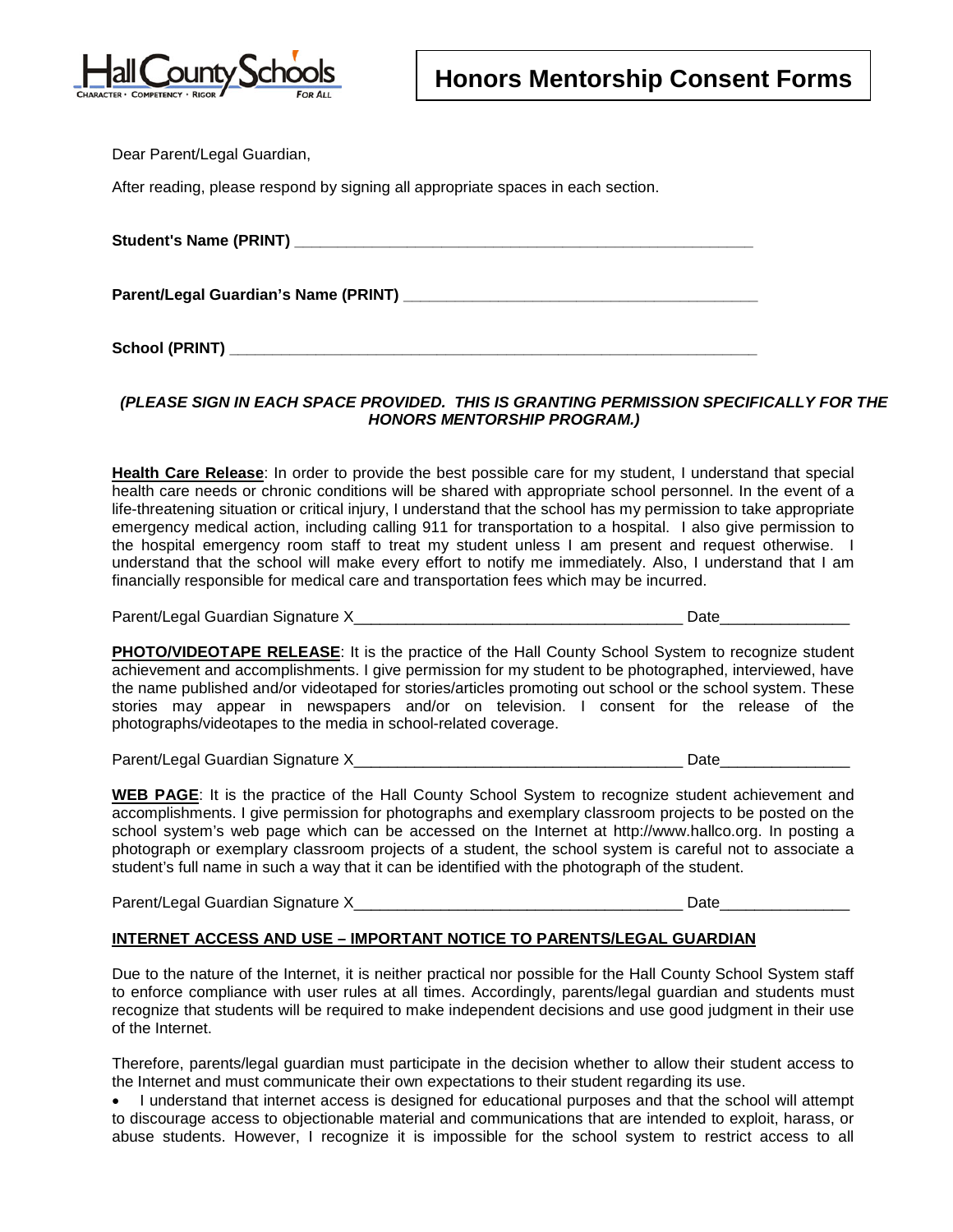objectionable material, and I will not hold the school or school system responsible for materials acquired or contacts made on the Internet.

• I understand that a variety of inappropriate and offensive materials are available over the internet and that it may be possible for my student to access these materials if he/she chooses to behave irresponsibly. I also understand that it is possible for undesirable or ill-intended individuals to communicate with my student over the Internet, that there is no practical means for the school to prevent this from happening, and that my student must take responsibility to avoid such communications if they are initiated. While I authorize the staff to monitor any communications to or from my student on the Internet, I recognize that it is not possible for the staff to monitor all such communications. I have determined that the benefits of my student having access to the Internet outweigh the potential risks.

• I understand that any conduct by my student that is in conflict with these responsibilities is inappropriate, and such behavior may result in termination of access to the Internet, computer use in general, a possible disciplinary action.

• I have reviewed these responsibilities with my student, and I hereby grant permission to the school to provide Internet access.

• I agree to compensate the school system for any expenses or costs it incurs as a result of my student's violation of this agreement.

Parent/Legal Guardian Signature X\_\_\_\_\_\_\_\_\_\_\_\_\_\_\_\_\_\_\_\_\_\_\_\_\_\_\_\_\_\_\_\_\_\_\_\_\_\_ Date\_\_\_\_\_\_\_\_\_\_\_\_\_\_\_

**INTERNET NETWORK ACCESS - AGREEMENT:** I accept responsibility to abide by the Hall County Board of Education Internet policy and procedures as stated in this agreement. I understand that use of the Internet and access to it are privileges, not rights, and I agree. . .

- To use the Internet network for appropriate educational purposes and research;
- To use the Internet Network only with the permission of designated school staff;
- To be considerate of other users on the network and use appropriate language for school situations;

• Not to intentionally degrade or disrupt Internet network services or equipment. This includes but is not limited to tampering with computer hardware or software, vandalizing data, invoking computer viruses, attempting to gain access to restricted or unauthorized network services, or violating copyright laws;

• To immediately report any security problems or breeches of these responsibilities to appropriate School System/School staff;

• To comply with all of the rules and expectations included in "Guidelines for Use of the Internet" and other guidelines that may be developed by the school;

• Not to divulge personal information such as addresses and telephone numbers over the Internet.

I understand that I have no right to privacy when I use the school Internet network, and I consent to staff monitoring of my communications. I also understand that any conduct that is in conflict with these responsibilities is inappropriate and may result in termination of network access and possible disciplinary action.

| Student Signature X               | Jate |
|-----------------------------------|------|
|                                   |      |
| Parent/Legal Guardian Signature X | Date |

**STUDENT HANDBOOK:** I have reviewed the student handbook and the Hall County Code of Conduct and Discipline Procedures. I am aware of school rules and regulations. I agree to assume responsibility for the care and return of the all classroom textbooks, library books and other instructional materials issued to me. I will not write in, tear, cut, deface, or permit the books to become wet. I understand that if I damage the book(s) beyond normal wear, I will be assessed a fee for the damages. If I should lose a book, I agree to pay for it.

| Student Signature X               | )ate |
|-----------------------------------|------|
|                                   |      |
| Parent/Legal Guardian Signature X |      |

*(This signed form will be retained for the duration of the Honors Mentorship Class in each student's file.)*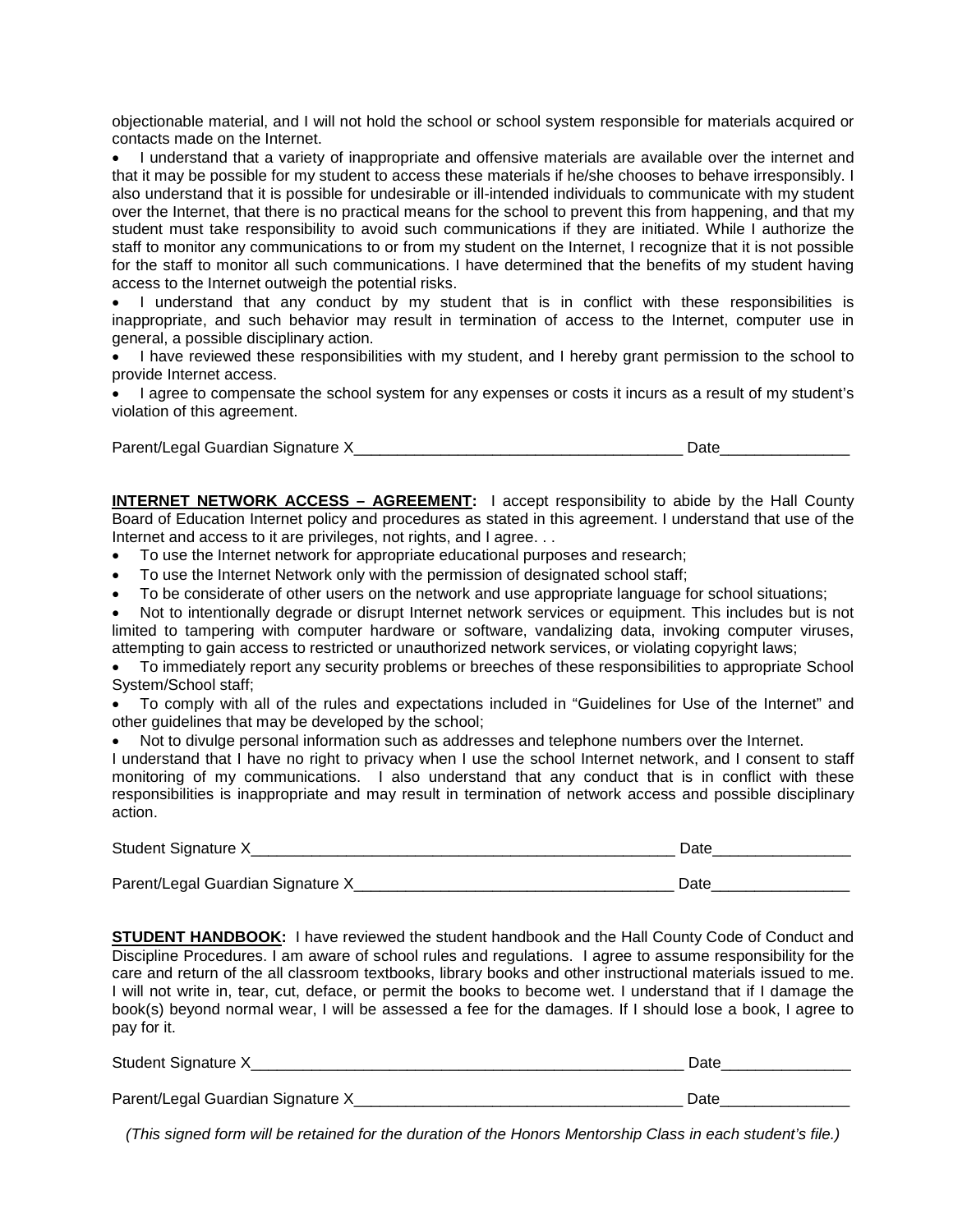

## **Honors Mentorship Program Early Release Understanding and Insurance Verification Form**

Directions: For a student to be enrolled in the honors mentorship program, the parent/guardian must provide the required information below and sign and date the form at the bottom of the page.

#### **Early Release**

I understand that my child, the state of the state of the state of the honors mentorship program at **High School and that my child will be dismissed from school** during the Mentorship scheduled periods each day and *should not remain on campus*. I assume full responsibility for my child during dismissal periods from school, including days when my child is not required to be on the job. My child and I agree to follow and adhere to the Hall County Board of Education Code of Conduct during mentorship hours.

#### **Automobile Accident and Health Insurance**

I understand that my child must be covered by automobile accident and health insurance to participate in the honors mentorship program. I have checked the appropriate statement regarding insurance coverage for this school year. I agree to notify the honors mentorship coordinator if this coverage changes during the school year.

#### **Automobile Accident Insurance**

My child is covered by automobile accident insurance through the following provider:

| Provider        | <b>Policy Number</b> |
|-----------------|----------------------|
| Address         | City, State, Zip     |
| Name of Insured | <b>Phone Number</b>  |

#### **Health Insurance**

- $\Box$  My student is covered by health insurance purchased through the school OR
- $\Box$  My student is covered by health insurance through the following provider:

| Provider        | <b>Policy Number</b> |
|-----------------|----------------------|
| Address         | City, State, Zip     |
| Name of Insured | <b>Phone Number</b>  |

### **Transportation**

In general, the party responsible for transportation is also liable for injuries that occur while a student is being transported. Under certain circumstances, however, going to and from a job is considered part of one's "work" and may be covered by the employer's workers' compensation insurance. If the school is transporting students, the school's normal insurance coverage also typically covers the students. Employers who provide transportation to and from the job site bear the risk for the time that the student is under their supervision. If a student drives the family car, the individual family insurance covers accident risks. A student driving his or her own car from school to work would fall under the same category as one driving from home to school or back. Because the HMP placement is an extension of the classroom, the student who drives to work is actually moving from one school location to another, and thus accepts responsibility for his or her own safety in the process.

 \_\_\_\_\_\_\_\_\_\_\_\_\_\_\_\_\_\_\_\_\_\_\_\_\_\_\_\_ \_\_\_\_\_\_\_\_\_\_\_\_\_\_\_\_\_\_\_\_\_ Student Signature Date Jumpin Friliz worth

Parent/Guardian Signature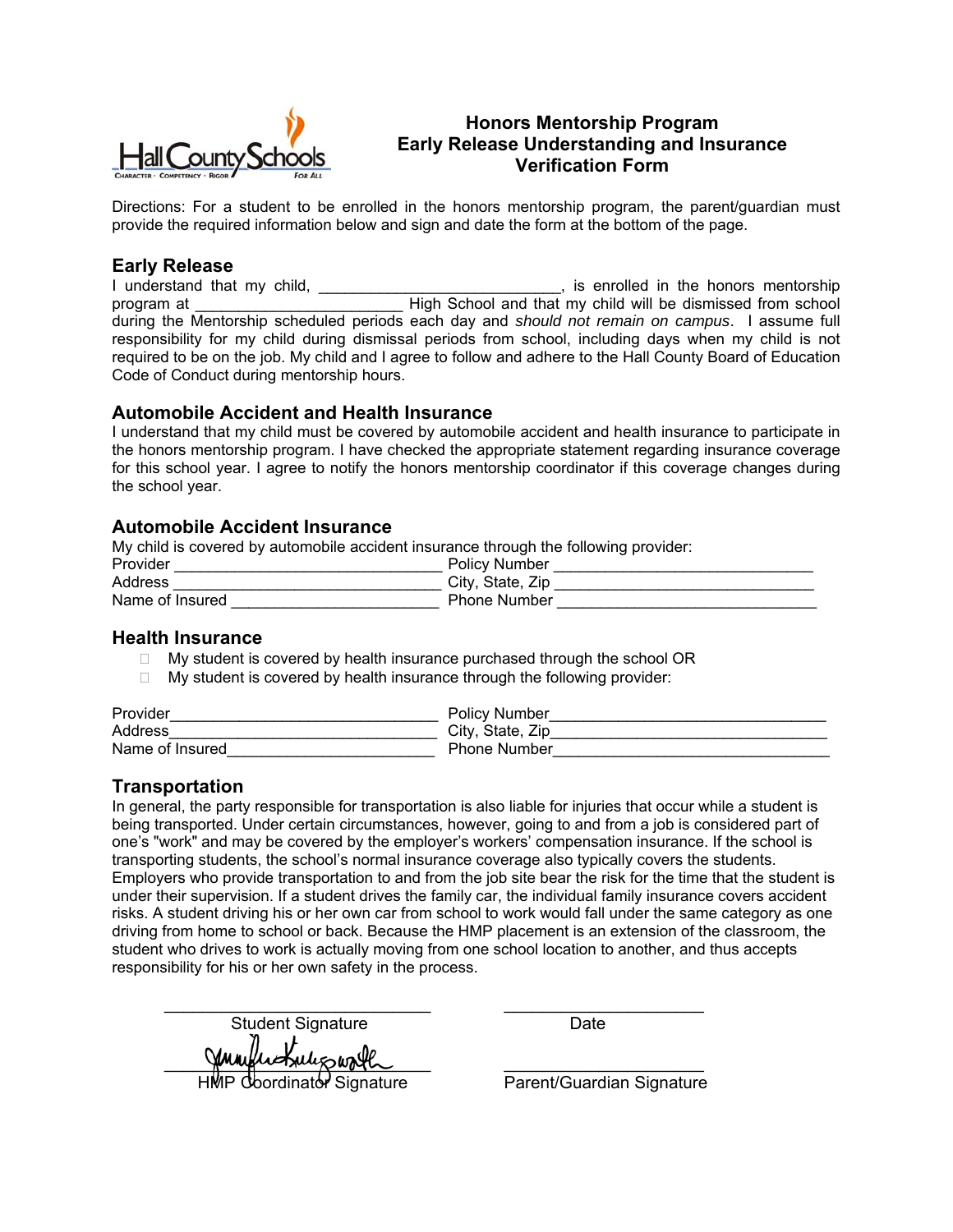#### **Honors Mentorship Program-Standard Confidentiality and Security Requirements**

I understand that I have a legal responsibility to protect patient/client privacy, as well as safeguard the security of electronic patient/client information. To do that, I must keep information confidential and safeguard the privacy of patient/client information in all forms.

In addition, I understand that during the course of my mentorship, I may see or hear confidential information, including operational and financial information, pertaining to patients, clients, and my mentor that must be maintained as confidential.

Regardless of the capacity, I understand that I must sign and comply with this Agreement in order to continue as a mentor in the Hall County HMP.

By signing this Agreement, I understand and agree that:

I will keep patient/client information confidential. I will only disclose information if it is required for the performance of my mentorship. Additionally, I will only use the equipment of my mentorship for business purposes which are related to my mentorship.

I will not discuss any information, either patient/client related or related to the mentor's operations, in public areas.

I will keep all security codes and passwords used to access the facility, equipment or computer systems confidential at all times. I will not share passwords, I.D. badges, etc. with anyone and will safeguard passwords at all times.

I will only access or view patient/client information, including my own, for that which is required for treatment, payment, or operations of the mentorship. If I have any questions whether access to certain information is required for me to do my mentorship, I will immediately ask my mentor for assistance.

I will not disclose copy, transmit, inquire, modify, or destroy patient/client or other System confidential information without direct permission from my supervisor at the mentorship. This especially includes transmissions from my mentorship to my home.

I recognize that I have a duty to report any suspicious activity or security incidents to my mentor or his/her officials.

Once my mentorship is completed, I will immediately return all property (e.g. keys, documents, ID Badges, labcoats) to my mentor.

I understand that violation of this agreement or the HIPAA Privacy and Security Protection Right may result in disciplinary action and may include civil and criminal legal penalties as a result of the final Privacy and Security Rules issued by the Federal Government.

I have read the above agreement and have been trained regarding ethics, privacy, security, confidentiality and liability by the Hall County Board of Education's "Professionalism and Ethics in the Workplace" seminar and agree to comply with the standards so that I may continue to participate in the Honors Mentorship Program.

 $\mathcal{L}_\text{max}$  , and the contribution of the contribution of the contribution of the contribution of the contribution of the contribution of the contribution of the contribution of the contribution of the contribution of t

Signature Date **Date** 

Print Your Name

\_\_\_\_\_\_\_\_\_\_\_\_\_\_\_\_\_\_\_\_\_\_\_\_\_\_\_\_\_\_\_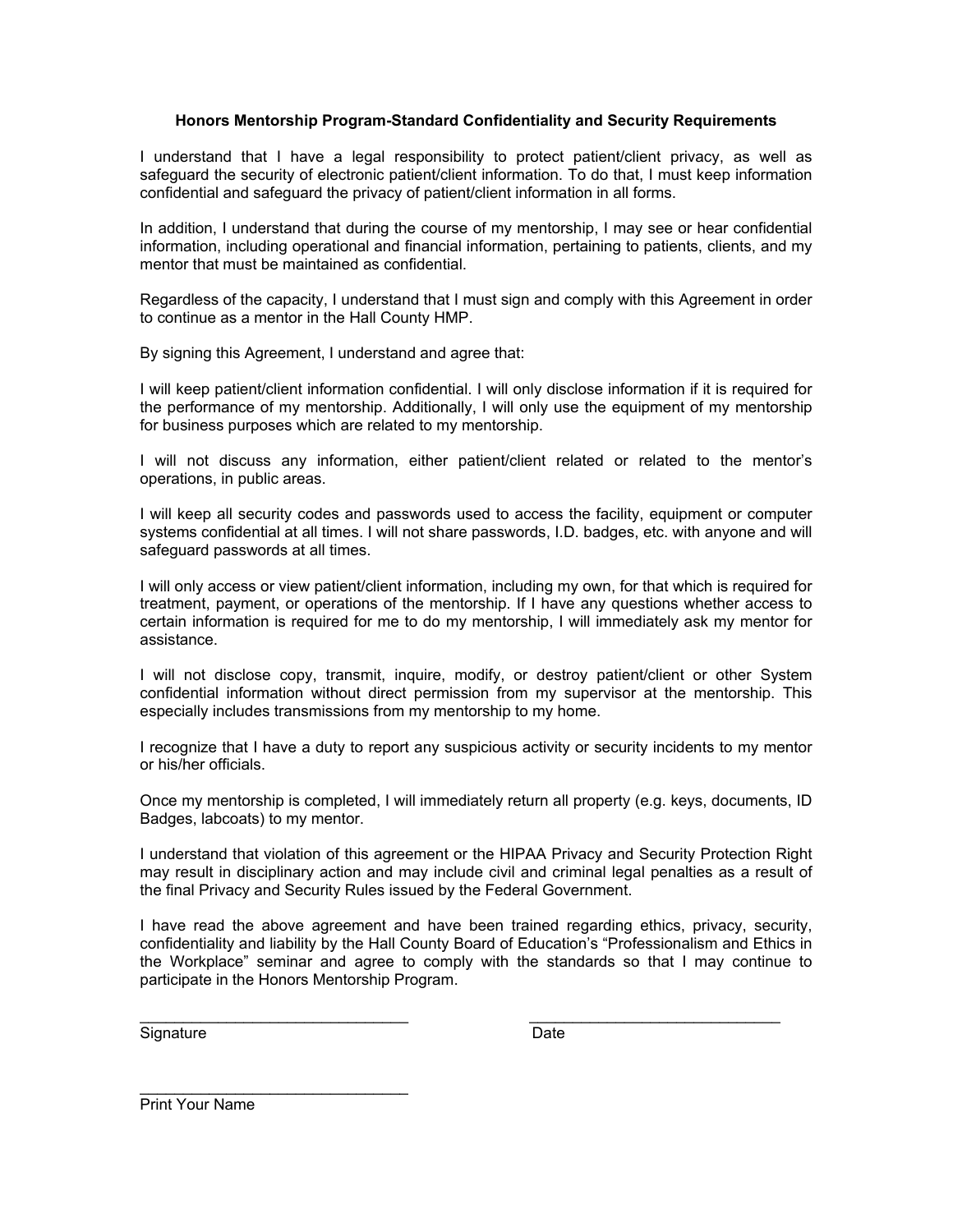



## **Honors Mentorship Program Insurance and Liability Release**

As the Parent/Guardian of: I approve of his/her participation in the Hall County Schools' Honor Mentorship Program which requires that the student leave Theorem High School at approximately \_\_\_\_\_\_\_\_ a.m/p.m each day in order to complete a minimum of \_\_\_\_\_\_\_\_ hours per class period of on-site work experience each week for school year.

Additionally, my child and I attest to the fact that my student is a licensed driver covered by auto, accident and hospitalization insurance.

"My child and I acknowledge that the school district is offering this opportunity to him/her through the HMP Program for education enrichment in reliance on the truth of the information we provide in this document. Furthermore, my child and I acknowledge that neither the Hall County School district nor the mentor are providing any form of automobile, workers' compensation, medical or hospitalization insurance coverage for my child in connection with his/her participation in HMP. In consideration for my child's having the opportunity to participate in the HMP program, on behalf of my minor child and myself, my child and I hereby release the Hall County School District, employees and agents, and Berkshire/Hathaway (Company/Business) employees, officers, directors and agents from any and all rights and claims we may have arising from

participation in the HMP program, including transportation to and from the work site and for any accidents or injuries sustained or damages that may be suffered at the work site."

Due to the nature of the mentorship, I give permission to \_\_\_\_\_\_\_\_\_\_\_\_\_\_\_\_\_\_\_\_\_\_ to ride with an agent from the company mentioned above solely for the purpose of mentorship related experiences or the student has permission to drive herself to these locations.

My child and I agree to follow and adhere to the Hall County Board of Education Code of Conduct during mentorship hours.

 $\_$  , and the contribution of the contribution of  $\mathcal{L}_\mathcal{A}$  , and the contribution of  $\mathcal{L}_\mathcal{A}$ 

Dates of Internship: September, 2020 to April, 2021

Parent/Guardian Signature Student Signature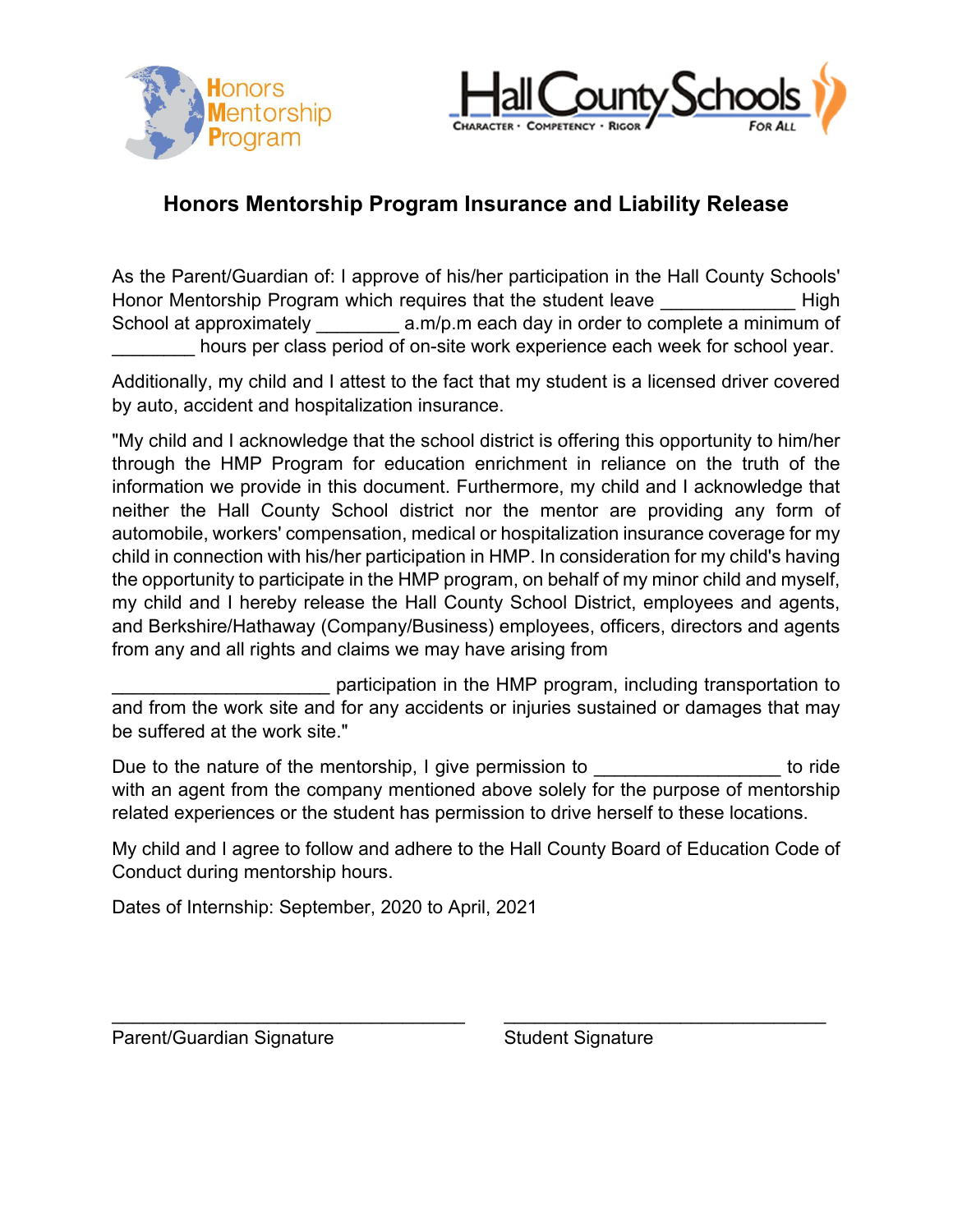



# **Honors Mentorship Program Agreement**

Student Name Student's School

**Purpose:** The intent of this agreement is to record the conditions of the student's mentorship and outline the responsibilities of all parties involved with the mentorship program.

## **Student-Mentee** agrees to:

- 1. Attend school and scheduled mentorship times regularly. The student will notify the mentor in a timely manner on any day that he or she must be absent. If a student is absent from school, he/she should not meet with the mentor that day without permission from the HMP teacher.
- 2. Show honesty, punctuality, courtesy, a cooperative attitude, proper health and grooming habits, appropriate dress, and a willingness to learn.
- 3. Conform to the rules and regulations of the mentorship workplace.
- 4. Consult the HMP teacher immediately about any difficulties arising at the mentorship site.
- 5. Participate in all HMP seminar meetings and activities.
- 6. Listen to the mentor and learn all he/she can.
- 7. Sign in/out each day per individual school policy. Failure to sign out will result in an absence for that day for you HMP period.

## **Mentor** agrees to:

- 1. Provide the student with the opportunity to meet an average of  $4 8$  hours per week per class period as arranged (student's individual schedules will vary).
- 2. Inform the HMP teacher as soon as possible about any concerns or problems.
- 3. Evaluate the student  $1 2$  times during the program.
- 4. Help the student determine objectives/goals that he/she would like to accomplish throughout the mentorship experience.
- 5. Provide as many "hands-on" opportunities as possible, including career-related technology, so that the student can gain a realistic and well-educated perspective of the career field.
- 6. Understand that the student will not be present on days when the student is absent from school.